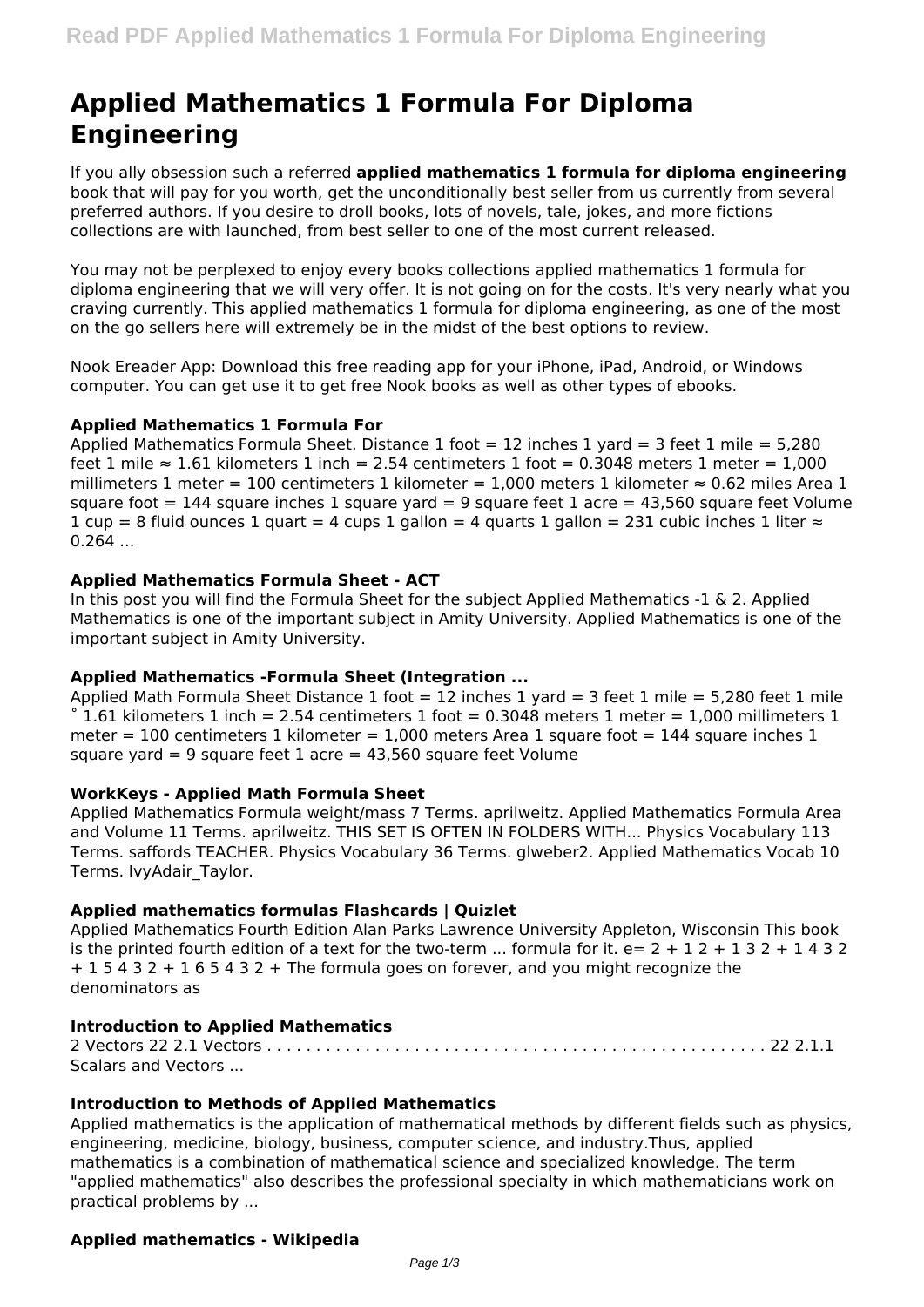The Mathematics I course, often taught in the 9th grade, covers Linear equations, inequalities, functions, and graphs; Systems of equations and inequalities; Extension of the concept of a function; Exponential models; Introductory statistics; and Geometric transformations and congruence. Khan Academy's Mathematics I course is built to deliver a comprehensive, illuminating, engaging, and Common ...

## **Mathematics I | Math | Khan Academy**

b 1 and b 2: parallel sides or the bases h: length of height volume: Volume of a cube:  $s \times s \times s$  s: length of one side Volume of a box:  $x \leq x$  k l: length w: width h: height Volume of a sphere: (4/3)  $\times$  pi  $\times$  r 3 pi: 3.14 r: radius of sphere Volume of a triangular prism: area of triangle  $\times$  Height = (1/2) base  $\times$  height)  $\times$  Height

#### **Basic Math Formulas**

Equation (1.1) is the integral form of conservation of Q. It states that, for any region , the rate of change of the total amount of Qin is equal to the rate at which Q ows into through the boundary @ plus the rate at which Qis generated by sources inside . 1.2. Di erential form Bringing the time derivative in (1.1) inside the integral over the ...

# **LECTURE NOTES ON APPLIED MATHEMATICS**

Applied Mathematics 1.pdf - Free download Ebook, Handbook, Textbook, User Guide PDF files on the internet quickly and easily.

#### **Applied Mathematics 1.pdf - Free Download**

Hello Aspirants, These formulas are shortcuts will help you solve the questions quickly. Engineering Mathematics is one of the scoring section in GATE/BARC/ISRO Exam. Looking at your requirement, we are sharing with you Important Engineering Mathematics Formulas & Shortcuts for Competitive Exam.

#### **Engineering Mathematics Formulas & Shortcut Handbook ...**

In this post you will find the notes for the subject Applied Mathematics - II. Applied Mathematics - I is one of the important subject in Amity University. Applied Mathematics - II -Ordinary Differential Equation- Hari Arora-Book | Aminotes

# **Applied Mathematics - II -Ordinary Differential Equation ...**

For instance, a TABE math question may ask for the height of a tank if it has a capacity of 30 cu.m. of water and has a radius of 1.5 m. Write the appropriate formula and plug in the known values: Isolate the unknown value and perform the required operations: Using Data

# **Page 1 of the Mathematics: Applied Study Guide for the TABE**

Chapter 1 Linear Algebra 1.1 Matrices 1.1.1 Matrix algebra An mby nmatrix Ais an array of complex numbers Aij for 1 i mand 1 j n. The vector space operations are the sum A+ Band the scalar multiple cA. Let Aand Bhave the same dimensions.The operations are de ned by (A+ B)ij= Aij+ Bij  $(1.1)$ and  $(cA)$ ij=  $cA$ ij:  $(1.2)$ The mby nzero matrix is de ned by 0ij= 0:  $(1.3)$  A matrix is a linear combination of ...

# **Methods of Applied Mathematics Lecture Notes**

Applied Mathematics Book: Business Math (Olivier) 13: Understanding Amortization and its Applications ... If the loan payments are monthly, using Formula 13.1 and Formula 13.2 requires you to perform the calculations 12 times (once for each payment) to arrive at the total interest paid. Clearly, that is time consuming and tedious. ...

# **13.1: Calculating Interest and Principal Components ...**

The Statistical Analysis and Applied Mathematics Syllabuses were merged to create a new 2-Unit syllabus for Applied Mathematics. This document CXC A9/U2/07, therefore, replaces CXC A7/U1/04 and CXC A9/U1/04 issued in 2004. Please note that the syllabuses have been revised and amendments are indicated by italics. First Issued 1999 Revised 2004, 2007

# **Applied Mathematics Syllabus - CXC | Education**

Applied Mathematics Formula Sheet Distance 1 foot = 12 inches 1 yard = 3 feet 1 mile = 5,280 feet 1 mile ≈ 161 kilometers 1 inch = 254 centimeters 1 foot = 03048 meters 1 meter = 1,000